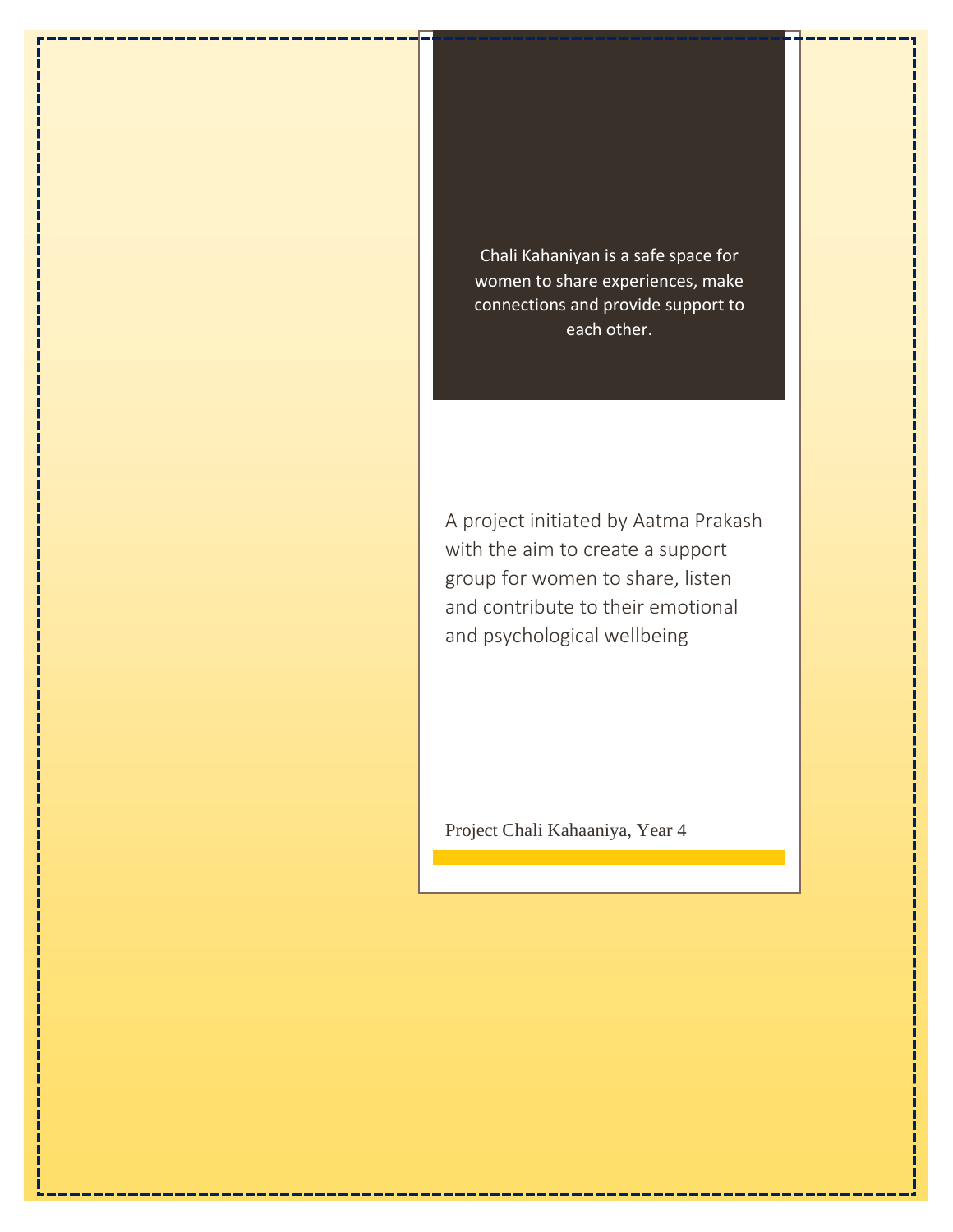

# **About Aatma Prakash**

**Our Philosophy:** Understanding self to cope better, together

**Our Vision:** A society which is accepting and empathetic towards the needs of people with mental health concerns.

**Our Mission:** To reduce needless adversity by providing timely care and support to people with common mental health concerns.

#### **Objectives:**

- Through community outreach raise awareness in the field of mental health
- Through circles of trust raise inner awareness in emotional health
- Through training program provide support to psychology students and enthusiast to apply their knowledge within communities
- Through developing psychological skills provide timely intervention to schools
- Through individual counselling and therapy provide emotional support to individuals with emotional distress.

#### **How do we work?**

We work with a major focus on raising inner-awareness through the tools of experiential learning. Various activities for awareness, training and intervention are designed by a team of psychologists to meet the purpose of the organization. Our current activities include School Wellness Program, Individual Counselling and Therapy, Training Workshops, Storytelling Circles (Chali Kaahaniya), Community Outreach (Aatma Work), Internships and Volunteering Programs.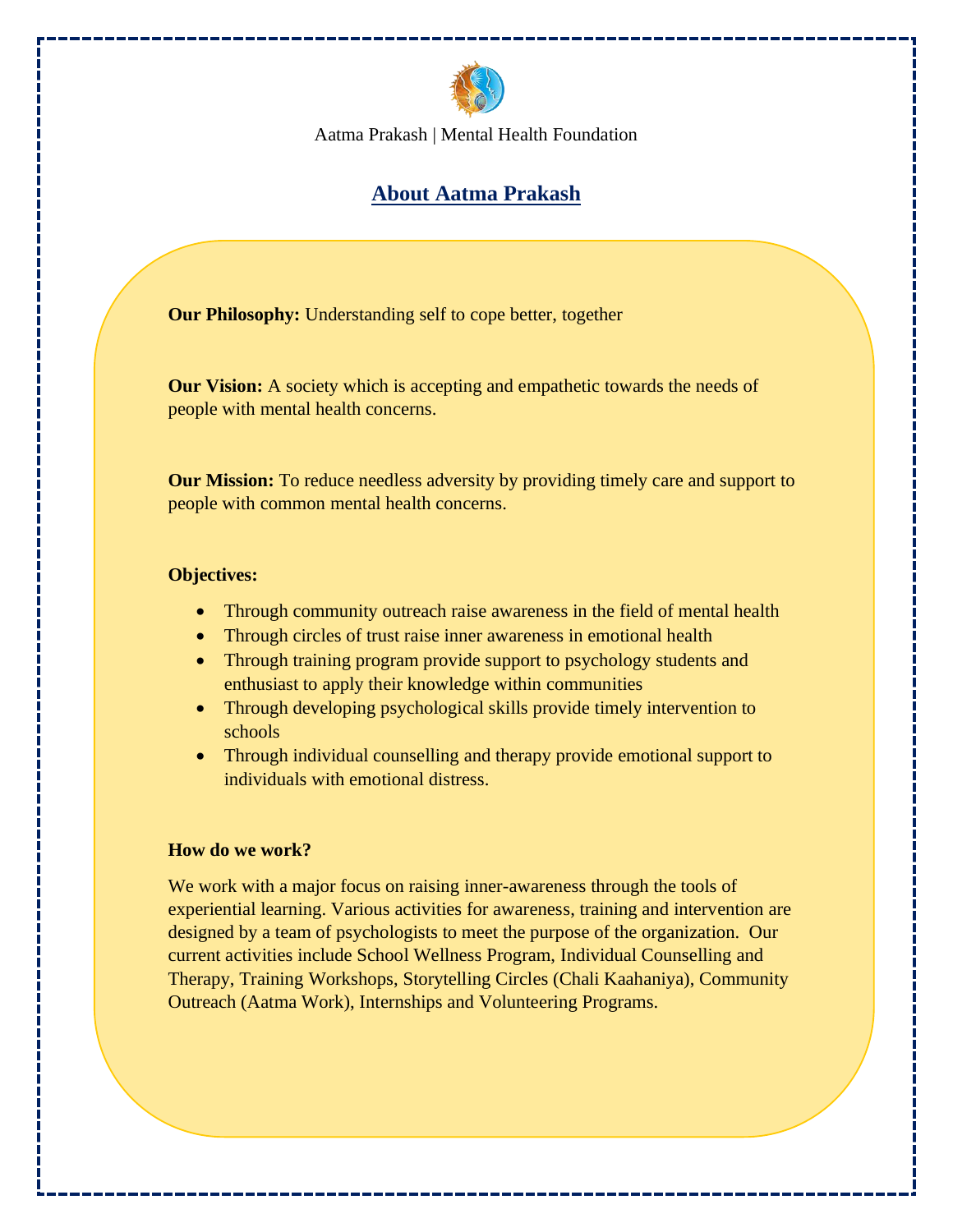

# **Chali Kahaaniya: An initiative by Aatma Prakash**

The topics for the coming year have been thought of with Self Care as the parent theme, and Acknowledgement, Acceptance and Appreciation as the integral components.

#### **Index**

Month 1. Introductory Session

Month 2. Listen, via the tune of Silence.

Month 3. Look within, with us.

Month 4. Saadgi se sweekaren swayam ko / Simply Sweekar Self / Simply, Accept YourSelf

Month 5. Prakriya positive self-talk ki / Practice positive self-talk

Month 6. Appreciate and Applaud - The 'Awww' moment

Month 7. E for Externalization / Bheetar se bahar karen

Month 8. Think - Thick, Not thin

Month 9. Courage - to Create, to Climb, to Care

Month 10. Bend, Don't Break - Resilience

Month 11. Beehive Boundaries

Month 12. Co-operate with Curiosity and Conclusion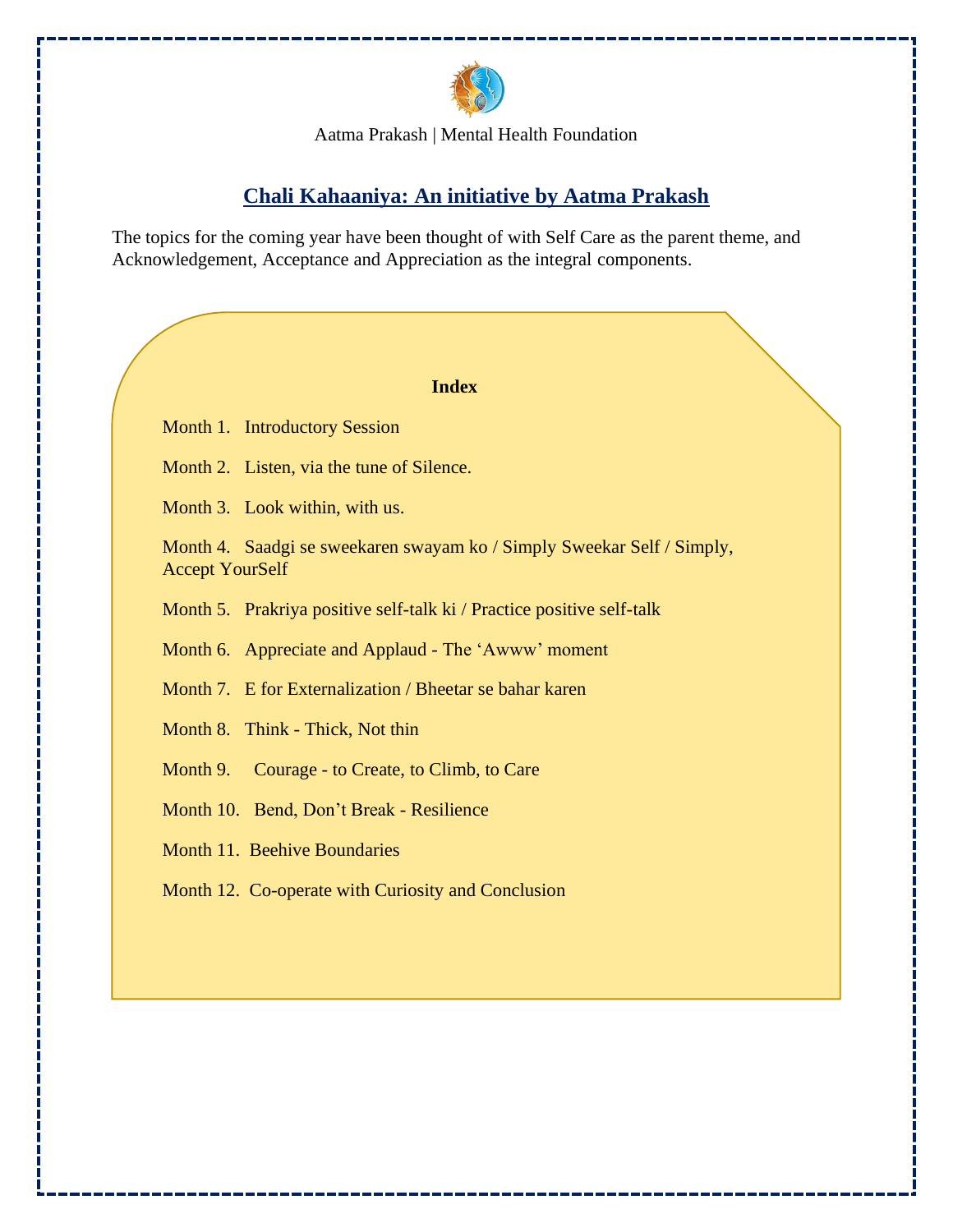

# **Outline and Structure of Storytelling**

#### **Introduction and Fact Sheet:**

We carry multiple stories with us at once, such as stories about our relationships, our professional lives, our weaknesses, our strengths, our goals and more. Narrative therapy emphasizes the exploration of these stories, as they can have a significant influence on our decision-making and behavior.

Narrative therapy suggests that we create stories throughout our lives as a way to make sense of our experiences and we can carry many stories with us at one time. Although some stories can be positive and others negative, all stories impact our lives in the past, the present, and in the future.

Aatma Prakash strongly believes that everybody has a story to share and everybody is a storyteller. But often we keep our stories to ourselves for various reasons. However, when we share our stories, we open ourselves to the healing properties of stories and immerse ourselves in a network of people who either have gone through the same things as us or simply has an ear to listen. At "Chali Kahaaniya" we do not directly implement techniques of counselling, but rather allow healing to take place within the circle, which is a safe space, through the stories the participants share.

#### **Principles of Narrative Therapy**

- Reality is socially constructed. The way we interact with others impacts how we experience reality. These experiences with others become our known reality.
- Reality is influenced by (and communicated through) language. People interpret experiences through language and people can have different interpretations of the same event or interaction.
- Having a narrative can help us maintain and organize our reality. The development of a narrative or story can help us to make sense of our experiences.
- There is no "objective reality." People can have different realities of the same experience. What might be true for us may not be true for someone else.

Support and self-help groups involve regular meetings where people experiencing similar problems or life transitions come together to offer each other support and encouragement. Members of a support group usually share their personal experiences and offer one another emotional comfort and moral support. They may also offer practical advice and tips to help you cope with your situation.

Being a member of a support group is about connecting with others and sharing sensitive topics. It is okay to take things slowly at first and focus on becoming comfortable. Confidentiality is extremely important and should be respected at all times. Knowing that we are not alone in our struggles can have a positive effect on our well-being and mental health.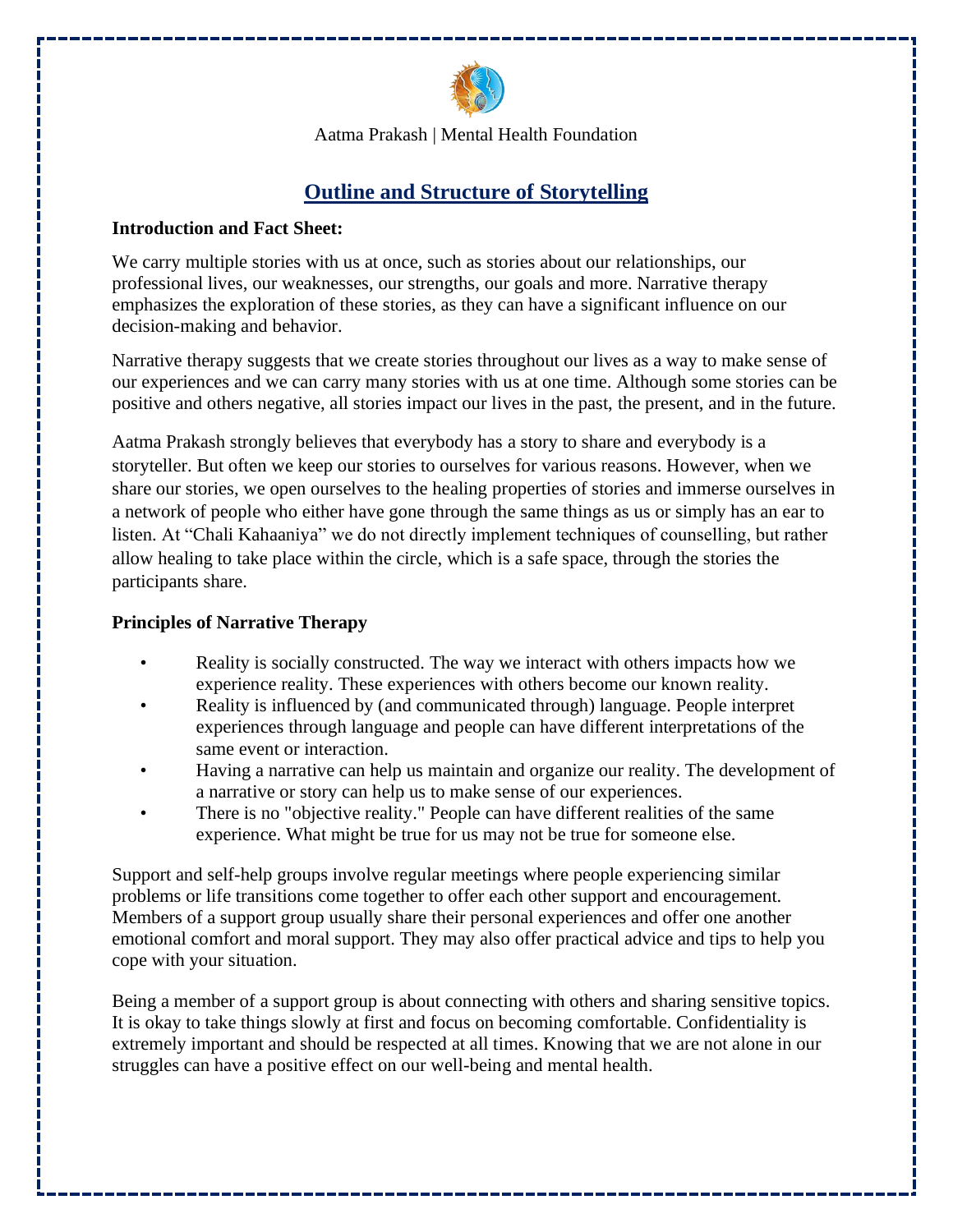

### Aatma Prakash | Mental Health Foundation **Objective of Storytelling**

### **Purpose:**

To provide a safe space for experiencing the healing powers of sharing one's stories

### **Objective -**

- Self-Sustainability
- Increase inclination towards optimism
- Reinforce four pillars Connect, Listen, Share, Communicate
- Cyclic approach
- Movement from thin conclusions to thick descriptions
- Externalization of problem
- Promote facilitative emotions

## **About importance and benefit of Storytelling Circles**

The story circle may be used to build community within a group, to examine differences across lines of race or class, to explore social challenges that people are facing in their own lives, or for some other purpose.

The focus of narrative therapy is around stories that we develop within ourselves and carry through our lives. We give meaning to our personal experiences and these meanings that we come up with, or that have been placed on us by others, influence how we see ourselves and the world around us. Our stories influence our thoughts and, in turn, our decision-making and behaviors. It takes courage to open up and share when we feel vulnerable, but the benefits are numerous.

### **Benefits of participating in story circles may include:**

- Storytelling is engaging and interesting; thus, participants are more likely to go through the entire procedure willingly
- It is a safe space that is free from the stigmas of typical counselling spaces
- Provides an opportunity to the participants to build connections possibilities
- Feeling less lonely, isolated or judged
- Gaining a sense of empowerment and control
- Improving your coping skills and sense of adjustment
- Talking openly and honestly about your feelings
- Reducing distress, depression, anxiety or fatigue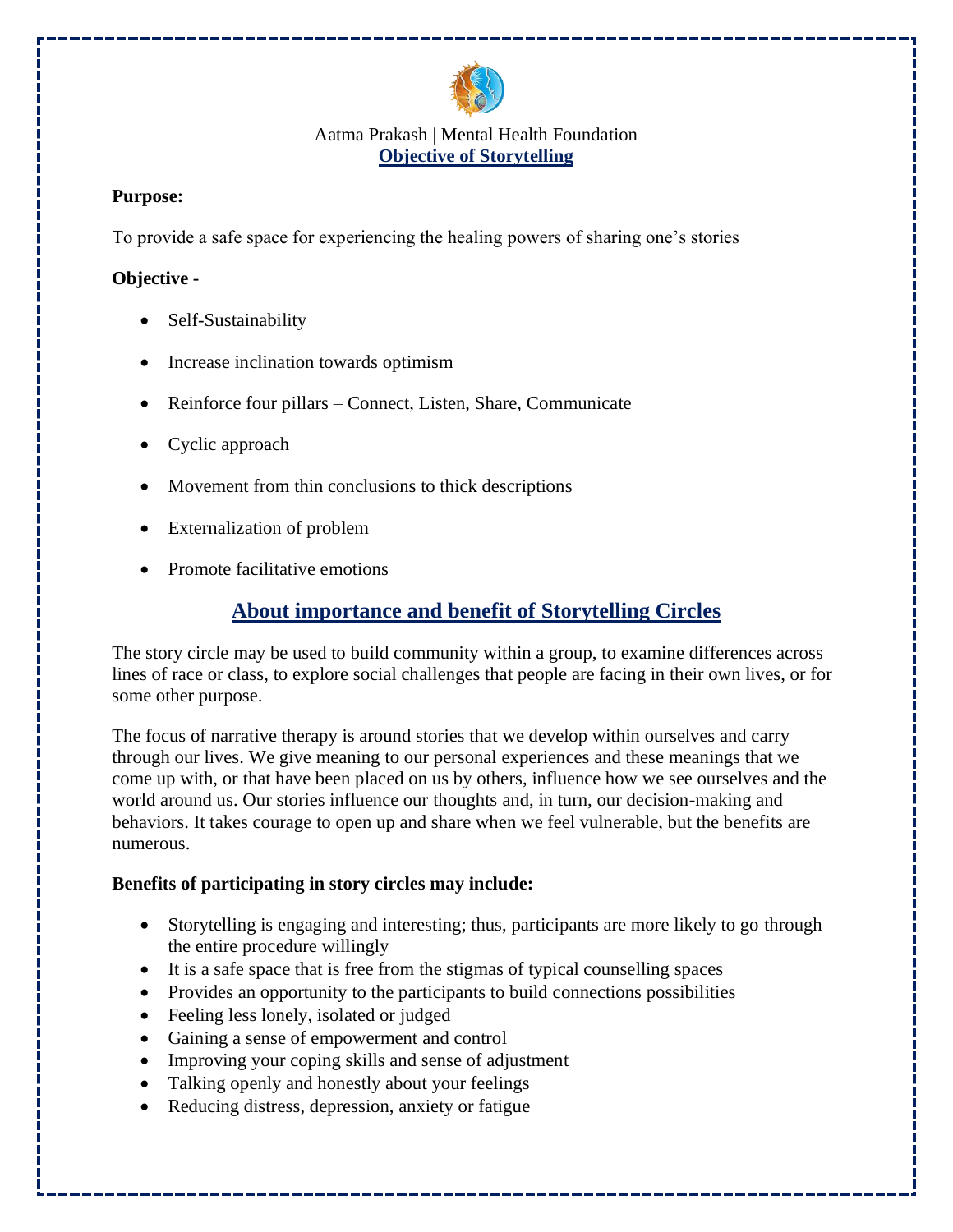

- Developing a clearer understanding of what to expect with your situation
- Getting practical advice or information about treatment options
- Comparing notes about resources, such as doctors and alternative options

### **Outcome:**

- Enhancing connections, openness and providing an opportunity to bond among the participants through sharing
- Enhancing skills of listening, and public speaking
- Improving interpersonal relationship by understanding and respecting others' perspectives
- Boosting confidence
- Provide a sense of being supported, accepted, and valued
- Creation of Safe Space that might have therapeutic outcomes
- Emergence of new patterns of interaction
- Enhancement of community strength
- Creation of creative facilitators at the end of cycle
- Promotion of age-old culture of story-telling

### **What differentiates Chali Khanaiyan from previous year to this year?**

- Cyclic approach
- Transition from Chali Kahaniya to 'ChaliKahaniya Care aur Courage ki'
- Self-Sustainability
- Construct of Curiosity
- Measurable outcome
- More Emphasis on Reinforcement of four pillars

### **Flow of the training session**

- Ice Breaker (10-15 minutes)
- Check-in (10 minutes)
- Introduce the concept of storytelling, its benefits and outcomes (10 Minutes)
- Take the participants through the procedure of conducting a storytelling session at Aatma Prakash (10 minutes)
- Check-out (10 minutes)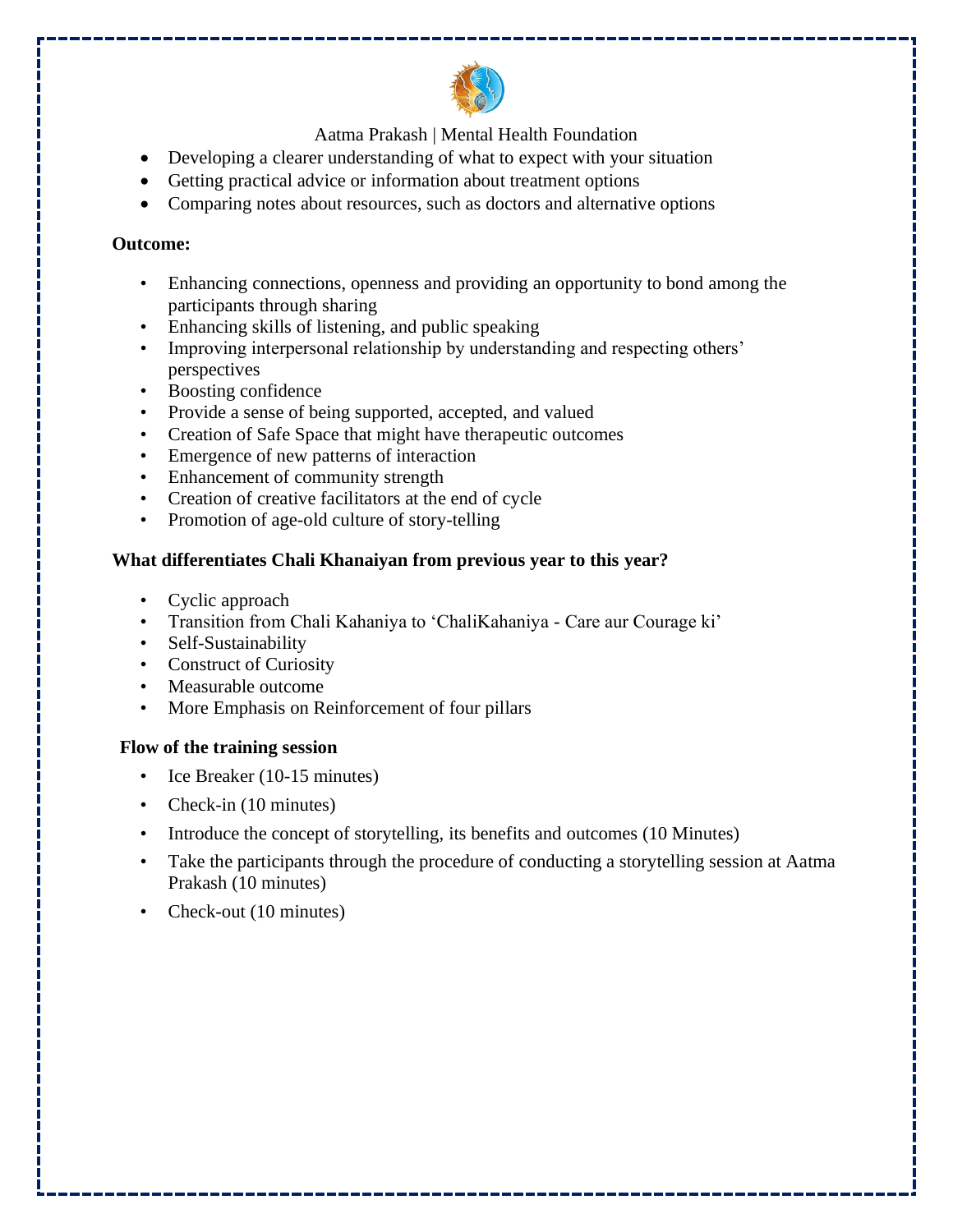

## *Flow of a Storytelling Session @ Aatma Prakash Mental Health Foundation*

**Introduction.** The facilitator introduces Aatma Prakash; the concept of storytelling and the theme for the day to set the backdrop. This provides information to the participants and helps them not feel stranger.

It is worthy to note that not all members came on time however it is important to respect the time of those who did come on time, so we irrespective of any relevant or non-relevant reason start on time; however if some people are insistent about coming and attending the whole event the facilitator ask every member and takes the majority opinion and act accordingly (Please remember that facilitator is no leader and thus only supports the need of other members and makes sure no decision is authoritative)

**Check In.** After Introduction we ask each member to in a word and/or sentence describe their thoughts/emotions once they are present here (In the Now, in this moment)

 $\Sigma$  Some facilitators patiently wait until some member from the group picks up and initiates the conversation; a few use some open-ended question like "so now that we are here, any sharing for today", or a few consider themselves as another member and let the event unfold while there are some who start their story first to help the other members open up in the process of sharing.

**Body.** Once everybody has checked in, the facilitator initiates the sharing session among the participants.

- $\Sigma$  This can be done through any of the three ways:
	- Every member voluntarily shares their stories
	- Each member who shares gets to chose the next person who shall share
	- Spinning a bottle to select who shall share
- $\Sigma$  Nobody shall be forced to share; members can share at their own pace or remain silent